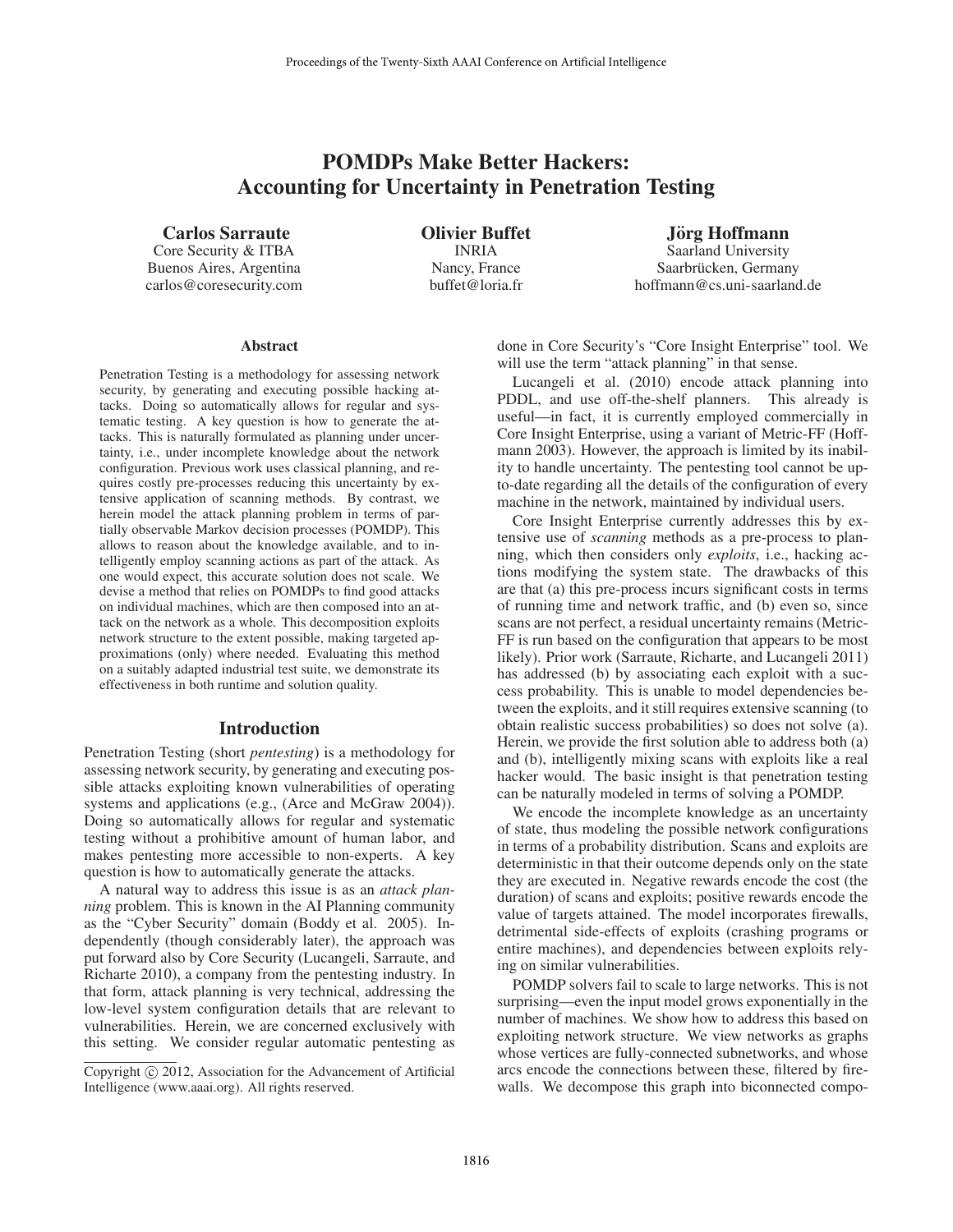nents. We approximate the attacks on these components by combining attacks on individual subnetworks. We approximate the latter by combining attacks on individual machines. The approximations are conservative, i.e., they never overestimate the value of the policy returned. Attacks on individual machines are modeled and solved as POMDPs, and the solutions are propagated back up. We evaluate this approach based on the test suite of Core Insight Enterprise, showing that, compared to a global POMDP model, it vastly improves runtime at a small cost in attack quality.

We next discuss some preliminaries. We then describe our POMDP model, our decomposition algorithm, and our experimental findings, before concluding the paper.

#### **Preliminaries**

We fill in some details on network structure and penetration testing. We give a brief background on POMDPs.

#### Network Structure

Networks can be viewed as directed graphs whose vertices are given by the set M of *machines*, and whose arcs are connections between pairs of  $m \in M$ . However, in practice, these network graphs have a particular structure. They tend to consist of *subnetworks*, i.e., clusters N of machines where every  $m \in N$  is directly connected to every  $m' \in N$ . By contrast, not every subnetwork  $N$  is connected to every other subnetwork  $N'$ , and typically, if such a connection does exist, then it is filtered by a *firewall*.

From the perspective of an attacker, the firewalls filter the connections and thus limit the attacks that can be executed when trying to hack into a subnetwork  $N'$  from another subnetwork N. On the other hand, once the hacker managed to get into a subnetwork  $N$ , access to all machines within  $N$ is easy. Thus a natural representation of the network, from an attack planning point of view, is that of a graph whose vertices are subnetworks, and whose arcs are annotated with firewalls F. We herein refer to this graph as the *logical net-*

*work*  $LN$ , and we denote its arcs with  $N \stackrel{F}{\rightarrow} N'$ .

We formalize firewalls as sets of rules describing which kinds of communication (e.g., ports) are disallowed. Thus smaller sets correspond to "weaker" firewalls, and the *empty firewall* blocks no communication at all.

We remark that, in our POMDP model, we do not provide for privilege escalation, or obtaining passwords. This can instead be modeled at the level of  $LN$ . Different privilege levels on the same machine m can be encoded via different copies of m. If controlling m allows the retrieval of passwords, then  $m$  can be connected via empty firewalls to the machines  $m'$  who can be accessed by using these passwords, more precisely to high-privilege copies of these  $m'$ .

## Penetration Testing

Uncertainty in pentesting arises because it is impossible to keep track of all the *configuration* details of individual machines, i.e., exactly which versions of which programs are installed etc. However, it is safe to assume that the pentesting tool knows the structure of the network, i.e., the graph  $LN$  and the filtering done by each firewall: changes to this are infrequent and can easily be registered.

The objective of pentesting is to gain control over certain machines (with critical content) in the network. At any point in time, each machine has a unique *status*. A *controlled* machine m has already been hacked into. A *reached* machine  $m$  is connected to a controlled machine, i.e., either  $m$  is in a subnetwork  $N$  one of whose machines is controlled, or  $m$  is in a subnetwork  $N'$  with a LN arc  $N \stackrel{F}{\rightarrow} N'$  where one of the machines in N is controlled. All other machines are *not reached*. The algorithm starts with one controlled machine, denoted here by  $*$ <sup>1</sup>. We will use the following (small but real-life) situation as a running example:

Example 1 *The attacker has already hacked into a machine* m<sup>0</sup> *, and now wishes to attack a machine* m *within the same subnetwork. The attacker knows two exploits:* SA*, the "Symantec Rtvscan buffer overflow exploit"; and* CAU*, the "CA Unicenter message queuing exploit". SA targets a particular version of "Symantec Antivirus", that usually listens on port 2967. CAU targets a particular version of "CA Unicenter", that usually listens on port 6668. Both work only if a protection mechanism called* DEP *("Data Execution Prevention") is disabled.*

If SA fails, then it is likely that CAU will fail as well (because DEP is enabled). The attacker is then better off trying something else. Achieving such behavior requires the attack plan to observe the outcomes of actions, and to react accordingly. Classical planning (which assumes perfect world knowledge at planning time) cannot accomplish this.

Furthermore, port scans—observation actions testing whether or not a particular port is open—should be used only if one actually intends to execute a relevant exploit. Here, if we start with SA, we should scan only port 2967. We accomplish such behavior through the use of POMDPs. By contrast, to reduce uncertainty, classical planning requires a pre-process executing *all* possible scans. In this example, there are only two—ports 2967 and 6668—however in general there are many, causing significant network traffic and waiting time.

# POMDPs

POMDPs are usually defined (e.g., (Monahan 1982; Kaelbling, Littman, and Cassandra 1998)) by a tuple  $\langle S, A, O, T, O, r, b_0 \rangle$ . If the system is in state  $s \in S$  (the *state space*), and the agent performs an action  $a \in A$  (the *action space*), then that results in (1) a transition to a state  $s'$  according to the *transition function*  $T(s, a, s') = Pr(s'|s, a)$ , (2) an observation  $o \in \mathcal{O}$  (the *observation space*) according to the *observation function*  $O(s', a, o) = Pr(o|s', a)$  and (3) a scalar *reward*  $r(s, a, s')$ .  $b_0$ , the *initial belief*, is a probability distribution over  $S$ .

The agent must find a decision  $policy \pi$  choosing, at each step, the best action based on its past observations and actions so as to maximize its future gain, which we measure

<sup>&</sup>lt;sup>1</sup>For simplicity, we will notate  $*$  as a separate vertex in  $LN$ . If \* is part of a subnetwork N, this means to turn  $N \setminus \{*\}$  into a separate vertex in  $LN$ , connected to  $*$  via the empty firewall.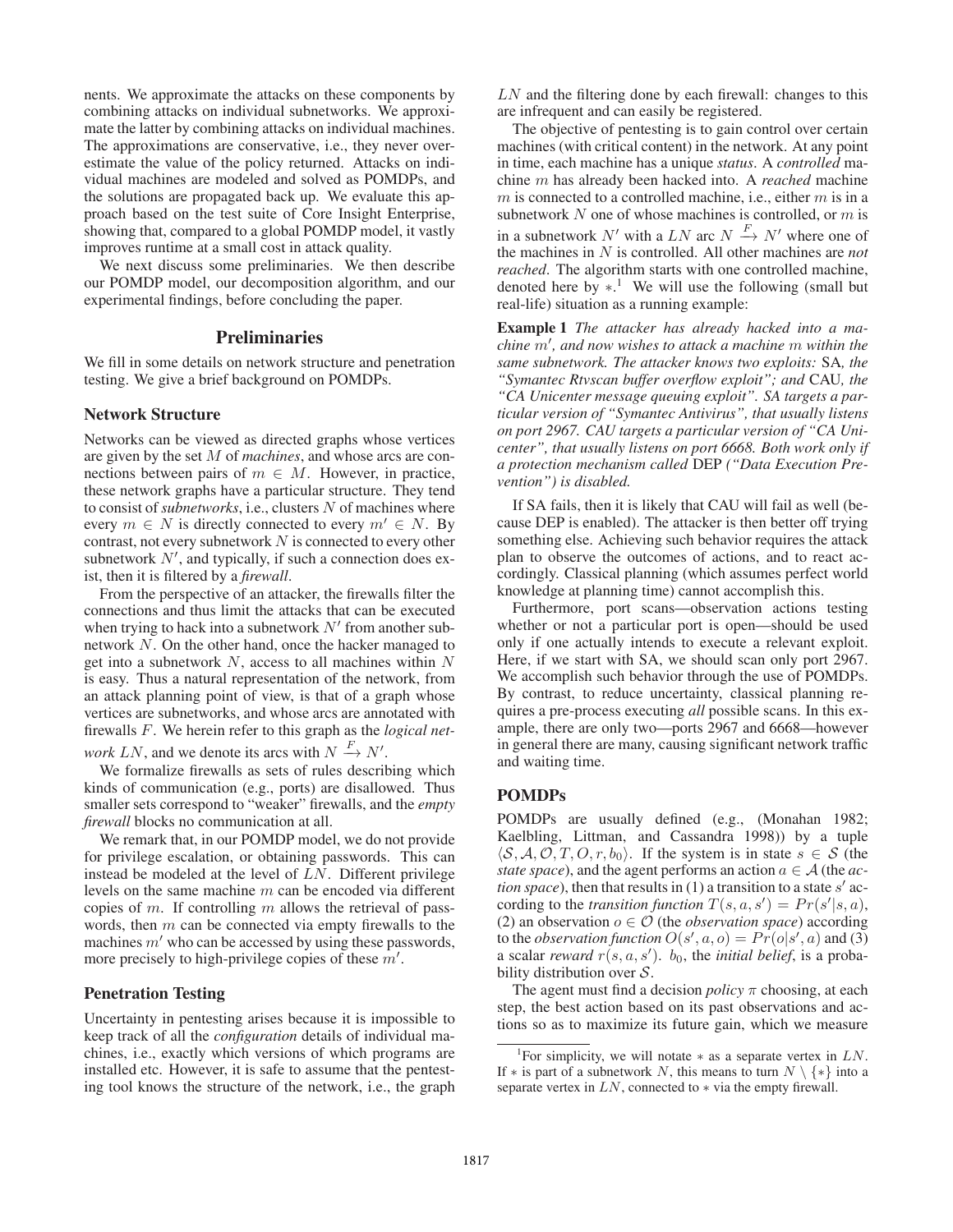here through the total accumulated reward. The expected value of an optimal policy is denoted with  $V^*$ .

The agent typically reasons about the hidden state of the system using a *belief state* b, a probability distribution over S. For our experiments we use SARSOP (Kurniawati, Hsu, and Lee 2008), a state of the art point-based algorithm, i.e., an algorithm approximating the value function as the upper envelope of a set of hyperplanes, corresponding to a selection of particular belief states (referred to as "points").

# POMDP Model

A preliminary version of our POMDP model appeared at the SecArt'11 workshop (Sarraute, Buffet, and Hoffmann 2011). The reader may refer to that paper for a more detailed example listing complete transition and observation models for some actions, and exemplifying the evolution of belief states when applying these actions. In what follows, we keep the description brief in the interest of space.

#### States

Several aspects of the problem—notably the network structure and the firewall filtering rules—are known and static. POMDP variables encoding these aspects can be compiled out in a pre-process, and are not included in our model.

The states capture the status of each machine (controlled/reached/not reached). For non-controlled machines, they also specify the software configuration (operating system, servers, open ports, ...). We specify the vulnerable programs, as well as programs that can provide information about these (e.g., the protection mechanism "DEP" in our running example is relevant to both exploits). The states also indicate whether a given machine or program has crashed.

Finally, we introduce one special *terminal* state into the POMDP model (of the entire network, not of individual machines). That state corresponds to giving up the attack, when for every available action (if any) the potential benefit is not worth the action's cost.

Example 2 *The states describe the attacked machine* m*. For simplicity, we assume that the exploits here do not risk crashing the machine (see also next sub-section). Apart from the terminal state and the state representing that* m *is controlled, the states specify which programs ("SA" or "CAU") are present, whether they are vulnerable, and whether "DEP" is enabled. Each application is listening on a different port, so a port is open iff the respective application is present, and we do not need to model ports separately. Thus we have a total of* 20 *states:*

| 1 terminal 3 m_none    |                 | 12 m_DEP_none                               |
|------------------------|-----------------|---------------------------------------------|
| 2 m controlled 4 m CAU |                 | 13 m DEP CAU                                |
|                        | 5 m_CAU_Vul     | 14 m_DEP_CAU_Vul                            |
|                        | 6 m SA          | 15 m_DEP_SA                                 |
|                        | 7 m_SA_CAU      | 16 m DEP SA CAU                             |
|                        | 8 m SA CAU Vul  | 17 m DEP SA CAU Vul                         |
|                        | 9 m_SA_Vul      | 18 m DEP SA Vul                             |
|                        | 10 m SA Vul CAU | 19 m_DEP_SA_Vul_CAU                         |
|                        |                 | 11 m SA Vul CAU Vul 20 m DEP SA Vul CAU Vul |

In short, the states for each machine  $m$  essentially are tuples of status values for each relevant program. Global system states then are tuples of these machines-states, with

one entry for each  $m \in M$ . The state space enumerates these tuples. In other words, the state space is factored in a natural way, by programs and machines. An obvious option is, thus, to model and solve the problem using factored POMDPs (e.g., (Hansen and Feng 2000)). We did not try this yet; our POMDP model generator internally enumerates the states, and feeds the ground model to SARSOP.<sup>2</sup>

The factored nature of our problem also implies that the state space is huge. In a realistic setting, the set  $C$  of possible configuration tuples for each machine  $m \in M$  is very large, yielding an enormous state space  $|\mathcal{S}| = O(|C|^{|M|})$ . In practice, we will run POMDPs only on single machines, i.e.,  $|M| = 1$ .

#### Actions

To reach the terminal state, we need a *terminate* action indicating that one gives up on the attack.

There are two main types of actions, *scans* and *exploits*, which both have to be targeted at reachable machines. Scans can be OS detection actions or port scans. In most cases, they have no effect on the state of the target machine. Their purpose is to gain knowledge about a machine's configuration, by an observation that typically allows to prune some states from the belief (e.g., observing that the OS must be some Windows XP version). Exploits make use of a vulnerability—if present—to gain control over a machine. The outcome of the exploit is observed by the attacker, so a failed exploit may, like a scan, yield information about the configuration (e.g., that a protection mechanism is likely to be running). For a minority of exploits, a failed attempt crashes the machine.

For all actions, the outcome is deterministic: which observation is returned, and whether an exploit succeeds/fails/crashes, is uniquely determined by the target machine's configuration.

Example 3 *In our example, there are five possible actions:*

m\_exploit\_SA m\_exploit\_CAU m\_scan\_port\_2967 m\_scan\_port\_6668 terminate

*The POMDP model specifies, for each state in Example 2, the outcome of each action. For example,* m\_exploit\_SA *succeeds if and only if SA is present and vulnerable, and DEP is disabled. Hence, when applied to either of the states 9, 10, or 11,* m\_exploit\_SA *results in state 2, and returns the observation* succeeded*. Applied to any other state,* m\_exploit\_SA *leaves the state unchanged, and the observation is* failed*.*

The outcomes of actions also depend on what firewall (if any) stands between the pentester and the target. If the firewall filters out the relevant port, then the action is unusable: its transition model leaves the state unchanged, and no observation is returned. For example, if a firewall  $F$  filters out

<sup>&</sup>lt;sup>2</sup>Note that this approach enables certain non-trivial optimizations: some of the states in Example 2 could be merged. If DEP is enabled, then it does not matter whether or not CAU/SA are vulnerable. For brevity, we do not discuss this in detail here.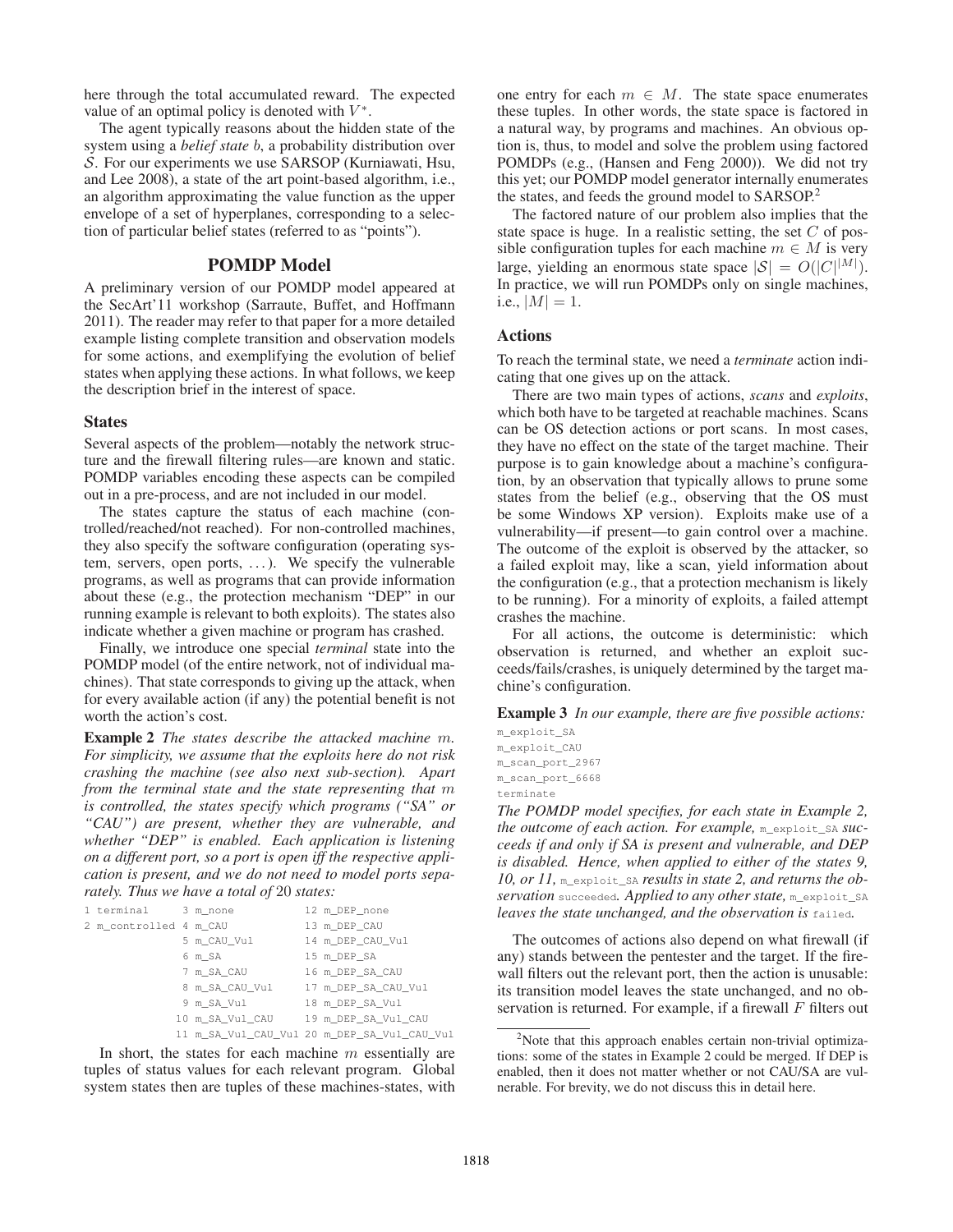port 2967, then m\_scan\_port\_2967 and m\_exploit\_SA are unusable through  $F$ , but can be employed as soon as a machine behind  $F$  is under control.

## Rewards

No reward is obtained when using the *terminate* action or when in the terminal state.

The instant reward of any scan/exploit action depends on the transition it induces in the present state. Our simple model is to additively decompose the instant reward  $r(s, a, s')$  into  $r(s, a, s') = r_e(s, a, s') + r_t(a) + r_d(a)$ . Here, (i)  $r_e(s, a, s')$  is the value of the attacked machine in case the transition  $(s, a, s')$  corresponds to a successful exploit, and is 0 for all other transitions; (ii)  $r_t(a)$  is a cost that depends on the action's duration; and (iii)  $r_d(a)$  is a cost that reflects the risk of detection when using this action. (iii) is orthogonal to the risk of crashing a program/machine, which as described we model as a possible outcome of exploits. Note that (ii) and (iii) may be correlated; however, there is no 1-to-1 correspondence between the duration and detection risk of an exploit, so it makes sense to be able to distinguish these two. Finally, note that (i) results in summing up rewards for successful exploits on different machines. That is not a limiting assumption: one can reward breaking into  $[m_1 \text{ OR } m_2]$  by introducing a new virtual machine, accessible at no cost from each of  $m_1$  and  $m_2$ .

**Example 4** In our example, we set  $r_e = 100$  in case of suc*cess,* 0 *otherwise;*  $r_t = -10$  *for all actions; and*  $r_d = 0$ *(no risk of detection). We will see below what effect these settings have on an optimal policy.*

Since all actions are deterministic, there is no point in repeating them on the same target through the same firewall this will not produce new effects or bring any new information. In particular, positive rewards cannot be received multiple times. Thus cyclic behaviors incur infinite negative costs. This implies that the expected reward of an optimal policy is finite even without discounting.<sup>3</sup>

#### Designing the Initial Belief

Penetration testing is done at regular time intervals. The initial belief—our knowledge of the network when we start the pentesting—depends on (a) what was known at the end of the previous pentest, and on (b) what may have changed since then. We assume for simplicity that knowledge (a) is perfect, i.e., each machine  $m$  at time 0 (the last pentest) is assigned one concrete configuration  $I(m)$ . We then compute the initial belief as a function  $b_0(I, T)$  where T is the number of days elapsed since the last pentest. The uncertainty in this belief arises from not knowing which software updates were applied. We assume that the updates are made independently on each machine (simplifying, but reasonable given that updates are controlled by individual users).

A simple model of updates (Sarraute, Buffet, and Hoffmann 2011) encodes the uncertain evolution of each program independently, in terms of a Markov chain. The states



Figure 1: The three independent Markov chains used to model the update mechanism in our example network.

in each chain correspond to the different versions of the program, and the transitions model the possible program updates (with estimated probabilities that these updates will be made). The initial belief then is the distribution resulting from this chain after  $T$  steps.

Example 5 *In our running example, the three components in the single machine are DEP, CAU and SA. They are updated via three independent Markov chains, each with two states, as illustrated in Figure 1. The probabilities indicate how likely the machine is to transition from one state to another during one day.* Say we set  $T = 30$ , and run the *Markov chains on the configuration* I *in which* m *has DEP disabled, and both SA and CAU are vulnerable to the attacker's exploit. In the resulting initial belief*  $b_0(I, T)$ *, DEP is likely to be enabled; the weight of states 12–20 in Example 2 is high in b*<sub>0</sub> ( $> 70\%$ ).

Here, we use this simple model as the basic building block in a method taking into account that version  $x$  of program A may need version  $y$  or  $z$  of program B. We assume that programs are organized in a hierarchical manner, the operating system being at the root of a directed acyclic graph, and a program having as its parents the programs it directly depends on. This yields a Dynamic Bayesian Network, where each conditional probability distribution is derived from a Markov chain  $\Pr(X_t = x'|X_{t-1} = x)$  filtered by a compatibility function  $\delta(X = x, parent_1(X) =$  $x_1, \ldots, parent_k(X) = x_k$ , that returns 1 iff the value of  $X$  is compatible with the parent versions, 0 otherwise. This model of updates is reasonable, but of course still not realistic; future work needs to investigate such models in detail.

We now illustrate how reasoning with the probabilities of the initial belief results in the desired intelligent behavior.

**Example 6** *Say we compute the initial belief*  $b_0(I, T)$  *as in Example 5. Since the weight of states 12–20 is high in*  $b_0$ , *if* m\_exploit\_SA *fails, then the success probability of* m\_exploit\_CAU *is reduced to the point of not being worth the effort anymore, and the attacker (the optimal policy) gives up, i.e., would try a different attack not prevented by DEP. Namely, consider*  $Pr(CAU^{+}|2967^{+})$ *, i.e., the probability of* m\_exploit\_CAU *succeeding, after observing that port 2967 is open. This corresponds to the weight of (A) states 8 and 11 in Example 2, within the states (B) 6–11 plus 15–20. That weight (A/B) is about* 20%*. Thus the expected value of* m\_exploit\_CAU *in this situation is about* 100 ∗ 0.2 *[success reward* $] -10$  *[action cost]* = 10*, cf. Example 4, so the action is worthwhile. By contrast, say that* m\_exploit\_SA *has been tried and failed. Then (A) is reduced to state 8 only, while (B) still contains (in particular) all the DEP states 15–20. The latter states have a lot of weight, and thus* P r(*CAU*<sup>+</sup>|*2967*<sup>+</sup>,*SA*<sup>−</sup>) *is only about* 5%*. Given this, the expected value of* m\_exploit\_CAU *is negative, and it is better to apply* terminate *instead.*

<sup>3</sup> In fact, the problem falls into the class of *Stochastic Shortest Path Problems* (Bertsekas and Tsitsiklis 1996).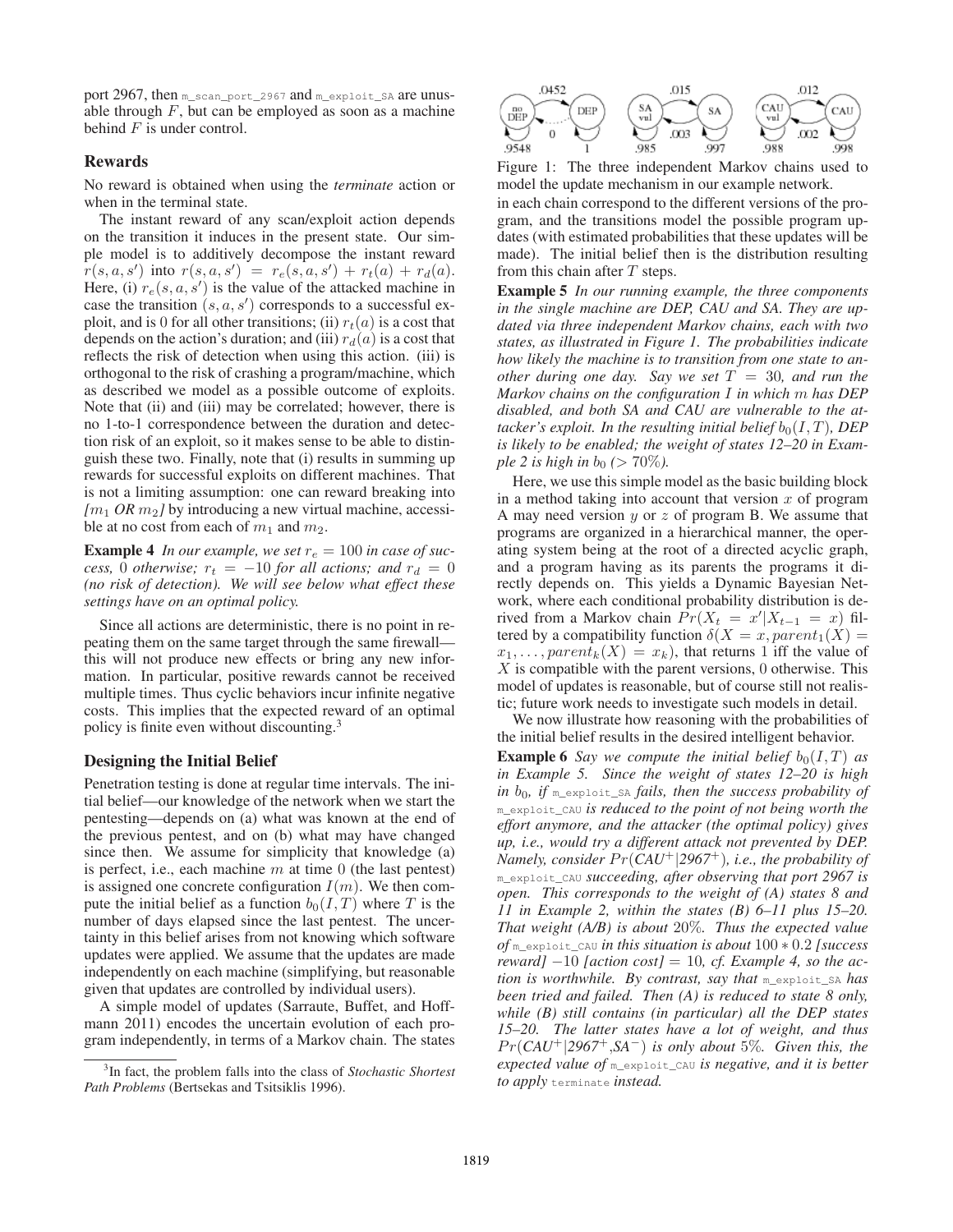

(a) LN as tree of components C. (b) Paths for attacking  $C_1$ . (c) Attacking  $N_3$  from  $N_1$ , using m first.

Figure 2: Illustration of Levels 1, 2, and 3 (from left to right) of the 4AL algorithm.

### 4AL Decomposition Algorithm

As hinted, POMDPs do not scale to large networks (cf. the experiments in the next section). We now present an approach using decomposition and approximation to overcome this problem, relying on POMDPs only to attack individual machines. The approach is called *4AL* since it addresses network attack at 4 different levels of abstraction. 4AL is a POMDP solver specialized to attack planning as addressed here. Its input are the logical network  $LN$  and POMDP models encoding attacks on individual machines. Its output is a policy (an attack) for the global POMDP encoding LN, as well as an approximation of the value of the global value function. We next overview the algorithm, then fill in some technical details. To simplify the presentation, we will focus on the approximation of the value function, and outline only briefly how to construct the policy.

#### 4AL Overview and Basic Properties

The four levels of 4AL are: (1) *Decomposing the Network*, (2) *Attacking Components*, (3) *Attacking Subnetworks*, and (4) *Attacking Individual Machines*. We outline these levels in turn before providing technical details. Figure 2 provides illustrations.

• Level 1: Decompose the logical network  $LN$  into a tree of biconnected components, rooted at ∗. In reverse topological order, call Level 2 on each component; propagate the outcomes upwards in the tree.

Every graph decomposes into a unique tree of biconnected components (Hopcroft and Tarjan 1973). A biconnected component is a sub-graph that remains connected when removing any one vertex. In pentesting, intuitively this means that there is more than one possibility (more than one path) to attack the subnetworks within the component, requiring to reason about the component as a whole (which is the job of Level 2). By contrast, if removing subnetwork X (e.g.,  $N_2$  in Figure 2 (b)) makes the graph fall apart into two separate sub-graphs  $(C_2$  vs. the rest of LN, compare also Figure 2 (a)), then *all* attacks from ∗ to one of these subgraphs ( $C_2$  here) must first traverse  $X$  ( $N_2$  here). Thus the overall expected value of the attack can be computed by (1) computing the value of attacking that sub-graph  $(C_2)$  alone, and (2) adding the result as a *pivoting reward* to the reward

of breaking into  $X(N_2)$ . In other words, we "propagate the outcomes upwards" in the tree displayed in Figure 2 (a).

It is important to note that this tree decomposition will typically result in a huge reduction of complexity. Biconnected components in LN arise only from clusters of more than 2 subnetworks sharing a common (physical) firewall machine. Such clusters tend to be small. In the real-world test scenario used by Core Security and in our experiment here, there is only one cluster, of size 3. In case there are no clusters at all, LN is a tree and 4AL Level 2 trivializes completely.

• Level 2: Given component  $C$ , consider, for each rewarded subnetwork  $N \in C$ , all paths P in C that reach N. Backwards along each P, call Level 3 on each subnetwork and associated firewall. Choose the best path for each  $N$ . Aggregate these path values over all  $N$ , by summing up but disregarding rewards that were already accounted for by a previous path in the sum.

In case a biconnected component  $C$  contains more than one subnetwork, to obtain the best attack on  $C$ , in general we have no choice but to encode the entire component as a POMDP. Since that is not feasible, Level 2 considers individual "attack paths" within  $C$ . Any single path  $P$  is equivalent to a sequence of attacks on individual subnetworks; these attacks are evaluated using Level 3. We consider the rewarded vertices  $N$  in separation, enumerating the attack paths and choosing a best one. The values of the best paths are aggregated over all  $N$  in a conservative (pessimistic) manner, by accounting for each reward at most once. A strict under-estimation occurs in case the best paths for some rewarded vertices are not disjoint: then these attacks share some of their cost, so a combined attack has a higher expected reward than the sum of independent attacks.

In Figure 2 (b),  $N_2$  and  $N_3$  have a pivoting reward because they allow to reach the components  $C_2$  and  $C_3$  respectively. If the best paths for both  $N_2$  and  $N_3$  go via  $N_1$  (because the firewall  $F_3^*$  is very strict), then these paths are not disjoint, duplicating the effort for breaking into  $N_1$ .

Obviously, enumerating attack paths within  $C$  is exponential in the size of C. This is the only point in 4AL—apart of course from calls to the POMDP solver—that has worst-case exponential runtime. In practice, biconnected components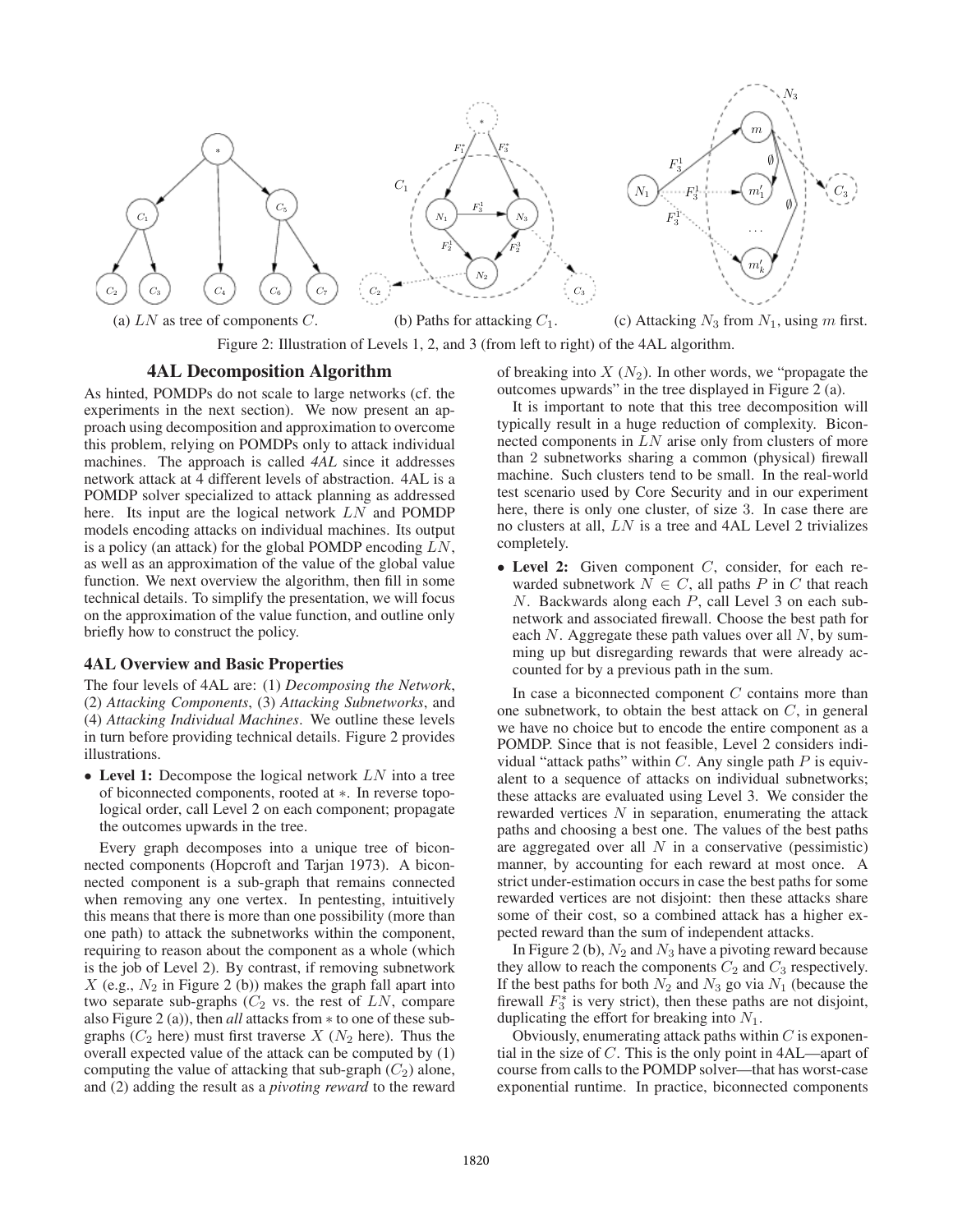Algorithm 1: Level 1 (Decomposing the Network) Input: LN: Logical Network. **Output:** Approximation  $V$  of expected value  $V^*$  of attacking LN from controlled machine ∗.  $/*$  Decompose  $LN$  into tree  $DLN$  of biconnected components, rooted at ∗; see text for  $\text{``clean-up''}.$ 1  $DLN \leftarrow$ HopcroftTarjan( $LN$ ); 2 Set tree root to ∗ and *clean-up* LN and DLN; 3  $C_1, \ldots, C_k \leftarrow$  a topological ordering of  $DLN$ ; 4 Intitialize pivoting reward  $pr(N)$  for all  $N \in LN$  to 0; 5 for  $i = k, ..., 1$  do  $/*$  Call Level 2 to attack each component.  $*/$ 6  $\mid V(C_i) \leftarrow \text{Level2}(C_i, pr);$  $/*$  Propagate expected reward.  $*/$ 7  $\mid N \leftarrow$  the parent of  $C_i$  in  $LN$ ; 8  $\mid pr(N) \leftarrow pr(N) + V(C_i);$ 9 return  $pr(*)$ Algorithm 3: Level 3 (Attacking Subnetworks) **Input:** Firewall  $F$ , subnetwork  $N$ , rewards  $pR$ ,  $pathR$ . **Output:** Approximation V of expected value  $V^*$  of attacking  $N$  through  $F$ , given  $F$  is reached,  $N$ 's pivoting reward is  $pR$ , and the path reward behind  $N$  is  $pathR$ .  $1 R \leftarrow 0;$ /\* Maximize over reward obtained when hacking first

into a particular machine  $m \in N$ .

6 |  $R(m) \leftarrow R(m) + \text{Level4}(m', \emptyset, r(m'));$ 7 |  $R \leftarrow \max(R, \text{Level4}(m, F, R(m)));$ 

4 |  $R(m) \leftarrow R(m) + pR + pathR;$ 5 foreach  $m \neq m' \in N$  do

 $/*$  After breaking  $m$ , we can pivot behind  $N$ , and reach all  $m \neq m' \in N$  without  $F$ . \*/

Algorithm 2: Level 2 (Attacking Components) **Input:** Biconnected component  $C$ , reward function  $pr$ . **Output:** Approximation  $\overline{V}$  of expected value  $V^*$  of attacking C, given its parent is controlled and its pivoting rewards are pr. 1  $R \leftarrow 0$ ;  $/*$  Account for each rewarded vertex  $N$ . \*/ 2 while  $\exists N \in C \text{ s.t. } r(N) > 0 \text{ or } pr(N) > 0 \text{ do}$  $3 \mid P \leftarrow \langle \rangle; R(P) \leftarrow 0; P(N) \leftarrow P;$ /\* Maximize over all simple paths (no repeated vertices) from an entry vertex to  $N$ .  $*/$ 4 foreach *simple path* P *of the form*  $\frac{F_0}{\longrightarrow} N_1 \stackrel{F_1}{\longrightarrow} N_2 \ldots \stackrel{F_{k-1}}{\longrightarrow} N_k = N$  where  $N_1, \ldots, N_k \in C$  and  $N_1 \in C_*$  **do**  $/*$  Propagate rewards along  $P$ , calling Level 3 for attack on each subnetwork. 5 |  $R(P) \leftarrow 0;$ 6 **for**  $i = k, ..., 1$  do 7  $\mid \cdot \mid R(P) \leftarrow \text{Level3}(N_i, F_{i-1}, pr(N_i), R(P));$ 8  $\vert P(N) \leftarrow \arg \max(R(P(N)), R(P));$ 9 |  $R \leftarrow R + R(P(N));$ 10  $r(N_i)$ ,  $pr(N_i) \leftarrow 0$  for all vertices  $N_i$  on  $P(N)$ ; 11 return  $R$ Algorithm 4: Level 4 (Attacking Individual Machines)

Input: Firewall F, machine m, reward R. **Output:** Approximation  $V$  of expected value  $V^*$  of attacking m through  $F$ , given m is reached and the current reward of breaking it is R. **1** if  $(m, F, R)$  *is cached* then **Preturn**  $V(m, F, R)$ 3  $M \leftarrow$ createPOMDP $(m, F, R)$ ; 4  $V \leftarrow$ solvePOMDP $(M)$ ; 5 Cache  $(m, F, R)$  with  $V$ ; 6 return V



are typically small, cf. the above.

2 foreach  $m \in N$  do  $3 \mid R(m) \leftarrow r(m);$ 

8 return R

• Level 3: Given a subnetwork N and a firewall F through which to attack N, for each machine  $m \in N$  approximate the reward obtained when attacking  $m$  first. For this, modify m's reward to take into account that, after breaking  $m$ , we are behind  $F$ : call Level 4 to obtain the values of all  $m' \neq m$  with an empty firewall; then add these values, plus any pivoting reward, to the reward of  $m$  and call Level 4 on this modified  $m$  with firewall  $F$ . Maximize the resulting value over all  $m \in N$ .

Consider Figure 2 (c). When attacking  $N$  (here,  $N_3$ ) from some machine behind the firewall  $F$  (here,  $F_3^1$ ), we have to choose which machine inside  $N$  to attack. Given we commit to one such choice  $m$ , the attack problem becomes that of breaking into  $m$  and afterwards exploiting the direct connection to any  $m \neq m' \in N$ , and any descendant network (here,  $C_3$ ) we can now pivot to. As described, that can be

dealt with by combining attacks on individual machines with modified rewards. (The pivoting reward for descendant networks is computed beforehand by Levels 1 and 2.)

Like Level 2, Level 3 makes a conservative approximation. It fixes a choice of which  $m \in N$  to attack. By contrast, the best strategy may be to switch between different  $m \in N$  depending on the success of the attack so far. For example, if one exploit is very likely to succeed, then it may pay off to try this on all  $m$  first, before trying anything else.

• Level 4: Given a machine  $m$  and a firewall  $F$ , model the single-machine attack planning problem as a POMDP, and run an off-the-shelf POMDP solver. Cache known results to avoid duplicate effort.

This last step should be self-explanatory. The POMDP model is created as described earlier. Note that Level 3 may, during the execution of 4AL, call the same machine with the same firewall more than once. For example, in Figure 2 (c),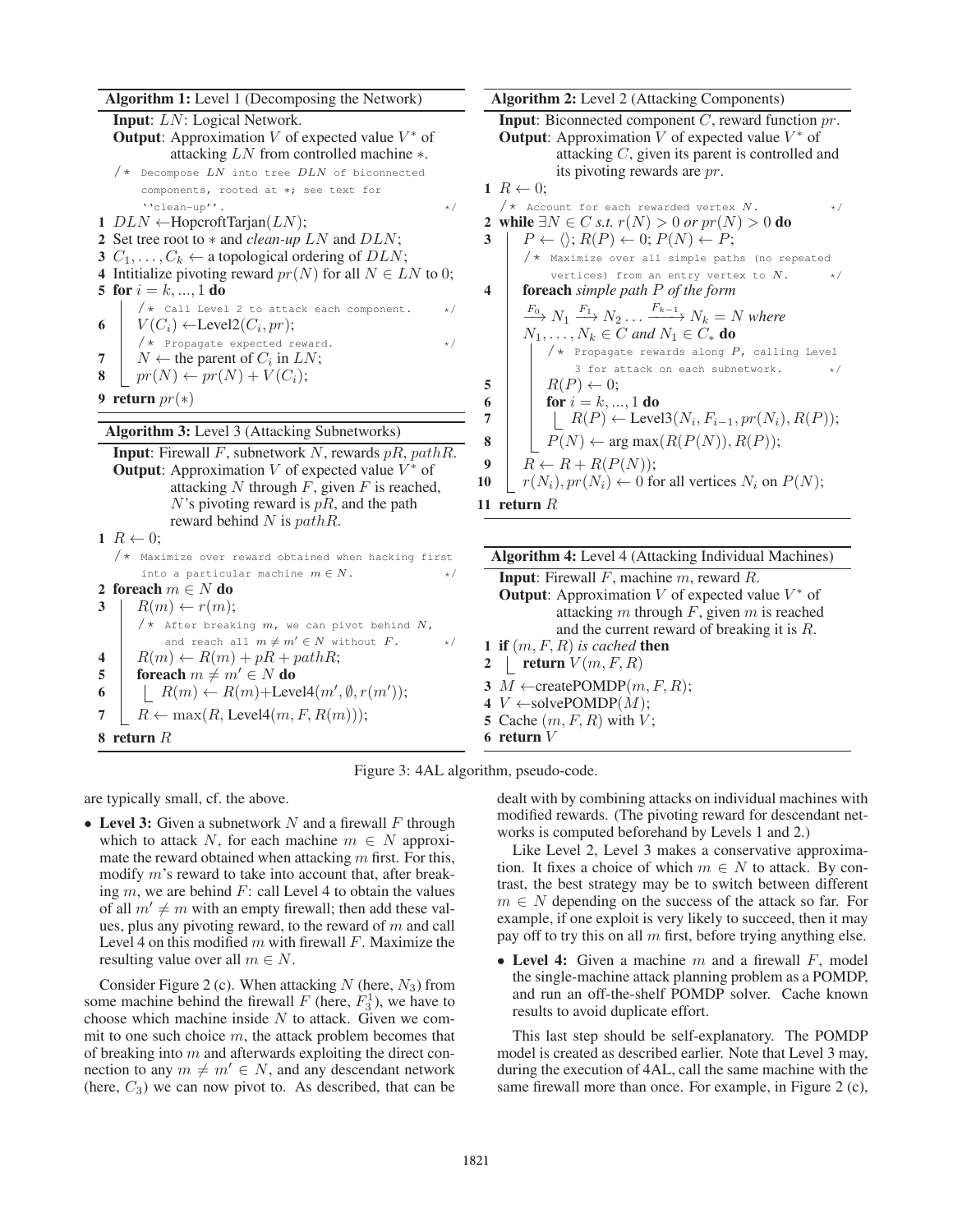when we switch to attacking  $m'_1$  instead of m, the call of Level 4 with  $m'_k$  and an empty firewall is repeated.

Summing up, 4AL has low-order polynomial runtime except for the enumeration of paths within biconnected components (Level 2), and solving single-machine POMDPs (Level 4). The decomposition at Level 1 incurs no information loss. Levels 2 and 3 make conservative approximations, so, if the POMDP solutions are conservative (e.g., optimal), then the overall outcome of 4AL is conservative as well.

#### Technicalities

To provide a more detailed understanding of 4AL, we now discuss pseudo-code for the algorithm, provided in Figure 3. Consider first Algorithm 1. It should be clear how the overall structure of the algorithm corresponds to our previous discussion. It calls the linear-time algorithm by Hopcroft and Tarjan (1973) (hereafter, HT) to find the decomposition. The loop  $i = k, \ldots, 1$  processes the components in reverse topological order. The pivoting reward function pr encodes the propagation of rewards upwards in the tree; this should be self-explanatory apart for the expression "the parent" of  $C_i$  in LN. The latter relies on the fact that, after "clean-up" (line 2), each component has exactly one such parent.

To explain the clean-up, note first that HT works on undirected graphs; when applying it, we ignore the direction of the arcs in  $LN$ . The outcome is an undirected tree of biconnected components, where the *cut vertices*—those vertices removing which makes the graph break apart—are shared between several components. In Figure 2 (b), e.g.,  $N_2$  prior to the clean-up belongs to both,  $C_1$  and  $C_2$ . The clean-up sets the root of the tree to ∗, and assigns each cut-vertex to the component closest to  $*(e.g., N_2$  is assigned to  $C_1$ );  $*$  itself is turned into a separate component. Re-introducing the direction of arcs in  $LN$ , we then prune vertices not reachable from ∗. Next, we remove arcs that cannot participate in any non-redundant attack path starting in ∗. Since moving *towards* ∗ in the decomposition tree necessarily leads any attack back to a vertex it has visited (broken into) already, after such removal the arcs between components form a directed tree as in Figure 2 (a). Each non-root component  $C_i$  (e.g.,  $C_3$ ) has exactly one parent component C in the cleaned-up tree (e.g.,  $C_1$ ). The respective subnetwork  $N \in C$  (e.g.,  $N_3$ ) is a cut vertex in LN. Thus, as claimed above, N is the *only* vertex, in  $LN$ , that connects into  $C_i$ .

Obviously, all attacks on  $C_i$  must pass through its parent N. Further, the vertices and arcs removed by clean-up cannot be part of an optimal attack. Thus Level 1 is loss-free. To state this—and the other properties of 4AL—formally, we need some notations. We will use  $V^*$  to denote the real (optimal) expected value of an attack, and V to denote the 4AL approximation. The attacked object is given as the argument. For example,  $V^*(LN)$  is the expected value of attacking  $LN$ ;  $V(C, pr)$  is the outcome of running 4AL Level 2 on component  $C$  and pivoting reward function  $pr$ .

Proposition 1 *Let* LN *be a logical network. Say that, for all calls to 4AL Level 2 made by 4AL Level 1 when run on* LN, we have  $V(C, pr) = V^*(C, pr)$ . Then  $V(LN) =$  $V^*(LN)$ . If  $V(C, pr) \leq V^*(C, pr)$  for all calls to 4AL

## Level 2, then  $V(LN) \leq V^*(LN)$ .

Consider now Algorithm 2. Our previous description was imprecise in omitting the additional algorithm argument pr. This integrates with the algorithm by being passed on, for every subnetwork on the paths we consider (line 7), to Algorithm 3 which adds it to the reward obtained for hacking into that subnetwork (Algorithm 3 line 4).

R aggregates the values (lines 1, 9), over all rewarded subnetworks N. This aggregation is made conservative by removing all rewards—pivoting rewards as well as the own rewards of the individual machines involved—that have already been accounted for (line 10). Regarding the individual machines, Algorithm 2 uses the shorthands (a)  $r(N) > 0$ (line 2) and (b)  $r(N) \leftarrow 0$  (line 10); (a) means that there exists  $m \in N$  so that  $r(m) > 0$ ; (b) means that  $r(m) \leftarrow 0$  for all  $m \in N$ . Regarding pivoting rewards, note that line 10 of Algorithm 2 modifies the function  $pr$  maintained by Algorithm 1. This does not lead to conflicts because, at the time when Algorithm 1 calls Algorithm 2 on component  $C$ , all descendants of C in LN have already been processed, and thus in particular Algorithm 1 will make no further updates to the value of  $pr(N)$ , for any  $N \in C$ .

By  $C_*$  (line 4) we denote the set  $\{N \in C \mid \exists N' \in C \}$  $LN, N' \notin C : (N', N) \in LN$  of subnetworks that serve as an entry into C (e.g.,  $N_1$  and  $N_3$  for  $C_1$  in Figure 2 (b)). Note in line 4 that the path  $P$  starts with a firewall  $F_0$ . To understand this, consider the situation addressed. The algorithm assumes that the parent  $N$  of  $C$  (\*, for component  $C_1$ in Figure 2 (b)) is under control. But then, to break into  $C$ , we still need to traverse an arc from N into C.  $F_0$  is the firewall on the arc chosen by  $P(F_1^*$  or  $F_3^*$  in Figure 2 (b)).

The calls to Level 3 (line 7) comprise the network  $N_i$  to be hacked into, the firewall  $F_{i-1}$  that must be traversed for doing so, the pivoting reward of  $N_i$ , as well as the ongoing path reward  $R(P)$  which gets propagated backwards along the path. Clearly, this is equivalent to the sequence of attacks required to execute  $P$ , and harvesting all pivoting rewards associated with such an attack. Thus, with the conservativeness of the aggregation across the subnetworks  $N$ , we get:

Proposition 2 *Let* C *be a biconnected component, and let* pr *be a pivoting reward function. Say that, for all calls to 4AL Level 3 made by 4AL Level 2 when run on* (C, pr)*, we*  $have V(F, N, pR, path R) \leq V^*(F, N, pR, path R)$ . Then  $V(C, pr) \leq V^*(C, pr).$ 

Algorithms 3 and 4 should be self-explanatory, given our previous discussion. Just note that the pivoting reward  $pR$  is represented by the arc from  $m$  to  $C_3$  in Figure 2 (c), which is accounted for by simply adding it to the value of  $m$  (Algorithm 3 line 4). The path reward  $pathR$  (not illustrated in Figure 2 (c)) is also added to the value of  $m$  (Algorithm 3 line 4). Max'ing over attacks on the individual machines m is, obviously, a conservative approximation because attack strategies are free to choose  $m$ . Thus:

Proposition 3 *Let* F *be a firewall, let* N *be a subnetwork, let* pR *be a pivoting reward, and let* pathR *be a path reward. Say that, for all calls to 4AL Level 4 made by 4AL Level 3 when run on* (F, N, pR, pathR)*, we have*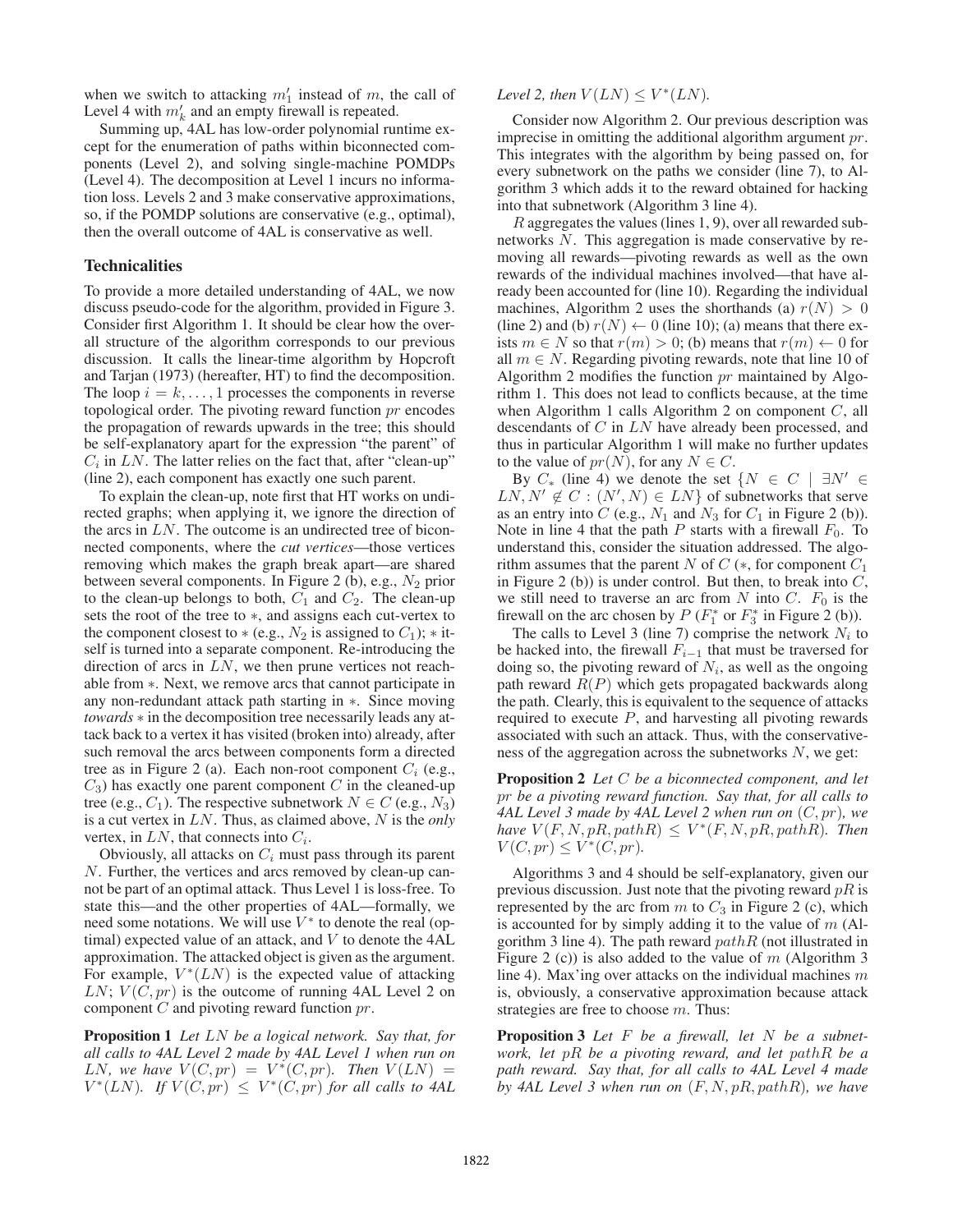$V(F, m, R) \leq V^*(F, m, R)$ . Then  $V(F, N, pR, pathR) \leq$  $V^*(F, N, pR, pathR)$ .

# Policy Construction

At Level 1, the global policy is constructed from the Level 2 policies simply by following the tree decomposition: starting at the tree root, we execute the Level 2 policies for all reached components (in any order); once a hack into a component succeeds, the respective children components become reached. At Level 2, i.e., within a bi-connected component  $C$ , the policy corresponds to the set of paths  $P$  considered by Algorithm 2. Each  $P$  is processed in turn. For each node  $N$  in  $P$  (until failure to enter that subnetwork), we call the corresponding Level 3 policy.

At Level 3, i.e., considering a single subnetwork N, our policy simply attacks the machine  $m \in N$  that yielded the maximum in Algorithm 3. The policy first attacks  $m$  through the firewall, using the respective Level 4 policy. In case the attack succeeds, the policy attacks the remaining machines  $m' \in N$  in any order (i.e., for each  $m'$ , we perform the associated Level 4 policy until termination). At Level 4, the policy is the POMDP policy returned by our POMDP solver.

### Experiments

We evaluated 4AL against the "global" POMDP model, encoding the entire attack problem into a single POMDP. The experiments are run on a machine with an Intel Core2 Duo CPU at 2.2 GHz and 3 GB of RAM. The 4AL algorithm is implemented in Python. To solve and evaluate the POMDPs generated by Level 4, we use the APPL toolkit.<sup>4</sup>

# Test Scenario

Our test scenario is based on the network structure shown in Figure 5. The attack begins from the Internet (∗ is the cloud in the top left corner). The network consists of three areas— *Exposed, Sensitive, User*—separated by firewalls. Internally, each of Exposed and Sensitive is fully connected (i.e., these areas are subnetworks), whereas User consists of a tree of subnetworks separated by empty firewalls. Only two machines are rewarded, one in Sensitive (reward 9000) and one in a leaf subnetwork of User (reward 5000). The cost of port scans and exploits is 10, the cost of OS detection is 50. We allow to scale the number of machines  $|M|$  by distributing, of every 40 machines, the first one to Exposed, the second one to Sensitive, and the remaining 38 to User. The exploits are taken from Core Security's database. The number of exploits  $|E|$  is scaled by distributing these over 13 templates, and assigning to each machine m one such template as  $I(m)$ (the known configuration at the time of the last pentest). The initial belief  $b_0(I, T)$ , where T is the time elapsed since the last pentest, is then generated as outlined.

The fixed parameters here (rewards, action costs, distribution of machines over areas, number of templates) are estimated based on practical experiences at Core Security. The network structure and exploits are realistic, and are used for industrial testing in that company. The main weakness of



Figure 5: Network structure in our test suite.

the scenario lies in the approximation of software updates underlying  $b_0(I, T)$ . Altogether, the scenario is still simplified, but is natural and does approach the complexity of real-world penetration testing.

For lack of space, in what follows we scale only  $|M|$  and  $|E|$ , fixing  $|T| = 50$ . The latter is realistic but challenging: pentesting is typically performed about once a month; smaller T are easier to solve as there is less uncertainty.

### Approximation Loss

Figure 4 (a) shows the relative loss of quality when running 4AL instead of a global POMDP solution, for values of  $|E|$  and  $|M|$  where the latter is feasible. We show  $quality(global-POMDP) - quality(AAL)$  in percent of  $quality(global-POMDP)$ . Policy quality here is estimated by running 2000 simulations. That measurement incurs a variance, which is almost stronger than the very small quality advantage of the global POMDP solution. The maximal loss for any combination of  $|E|$  and  $|M|$  is 14.1% (at  $|E| = 7$ ,  $|M| = 6$ ), the average loss over all combinations is 1.96%. The average loss grows monotonically over  $|M|$ , from  $-1.14\%$  for  $|M| = 1$  to  $4.37\%$  for  $|M| = 6$ . Over  $|E|$ , the behavior is less regular; the maximum average loss, 5.4%, is obtained when fixing  $|E| = 5$ .

# Scaling Up

Figure 4 (b) shows the runtime of 4AL when scaling up to much larger values of  $|E|$  and  $|M|$ . The scaling behavior over  $|M|$  clearly reflects the fact that 4AL is polynomial in that parameter, except for the size of biconnected components (which is 3 here). Scaling  $E$  yields more challenging single-machine POMDPs, resulting in a sometimes steep growth of runtime. However, even with  $|M|$  and  $|E|$  both around 100, which is a realistic size in practice, the runtime is always below 37 seconds.

### **Conclusion**

We have devised a POMDP model of penetration testing that allows to naturally represent many of the features of this application, in particular incomplete knowledge about the network configuration, as well as dependencies between different attack possibilities, and firewalls. Unlike any previous methods, the approach is able to intelligently mix scans with

<sup>4</sup>APPL 0.93 at http://bigbird.comp.nus.edu.sg/pmwiki/farm/appl/